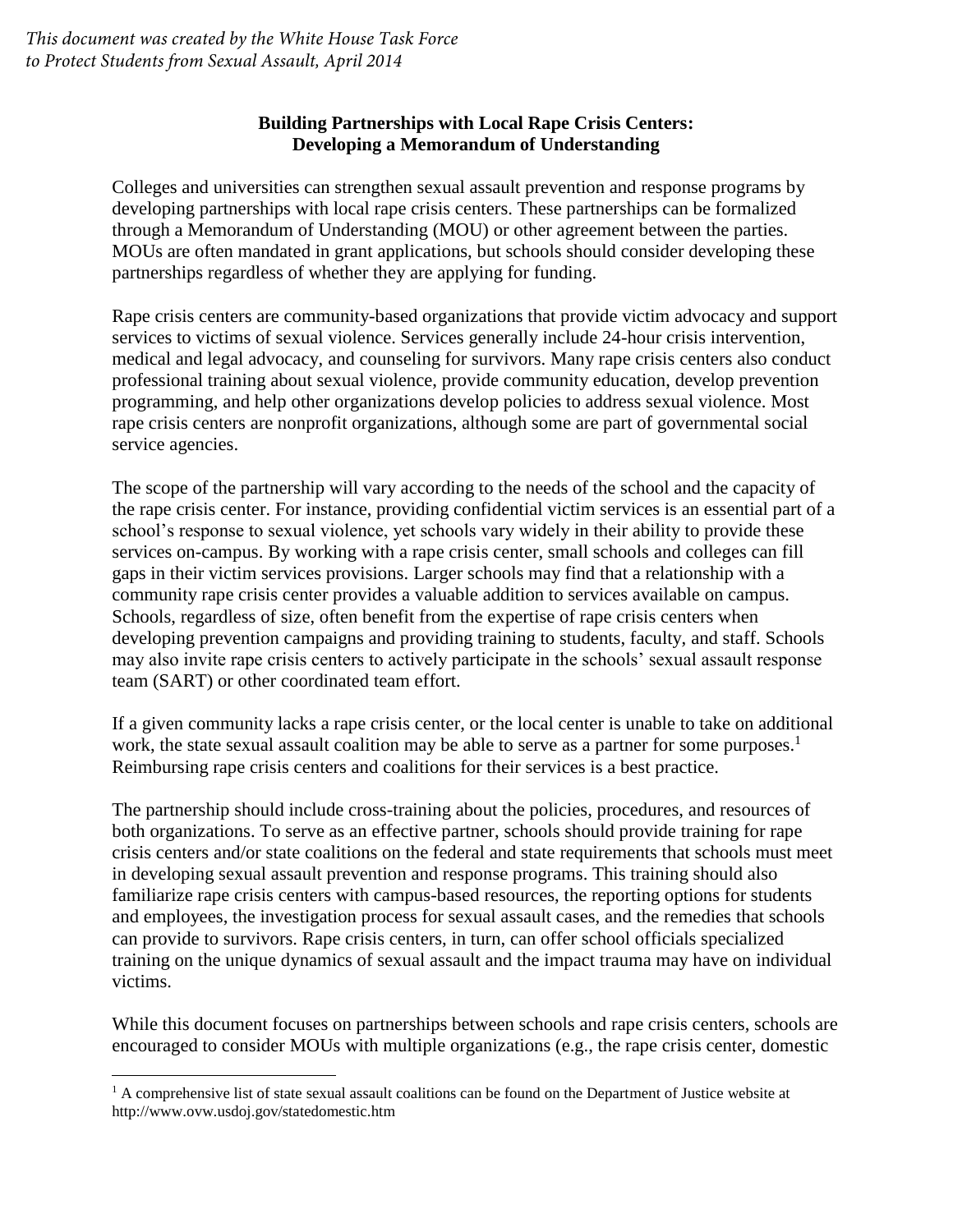violence shelter, state sexual assault coalition, local sexual assault response team organizations, and mental health providers) in order to address and strengthen various aspects of the school's response to sexual assault. Schools are cautioned to recognize that partnerships with community organizations should be used to supplement and assist a school's sexual assault prevention and response programs, not to replace them.

Most schools have a standard format for MOUs with external partners. This sample should be used only as guide to help develop an MOU tailored to the needs of the parties. This sample MOU does not constitute legal advice, and institutions that use it as a model for their own MOUs may still be found to be out of compliance with federal law(s) (e.g., if the institution fails to effectively address a hostile education environment created by sexual misconduct.) MOUs should always be reviewed by legal counsel, and additional language describing liability protections, insurance requirements, or other legal provisions may be required. When preparing MOUs for grant applications, follow the instructions in the application package.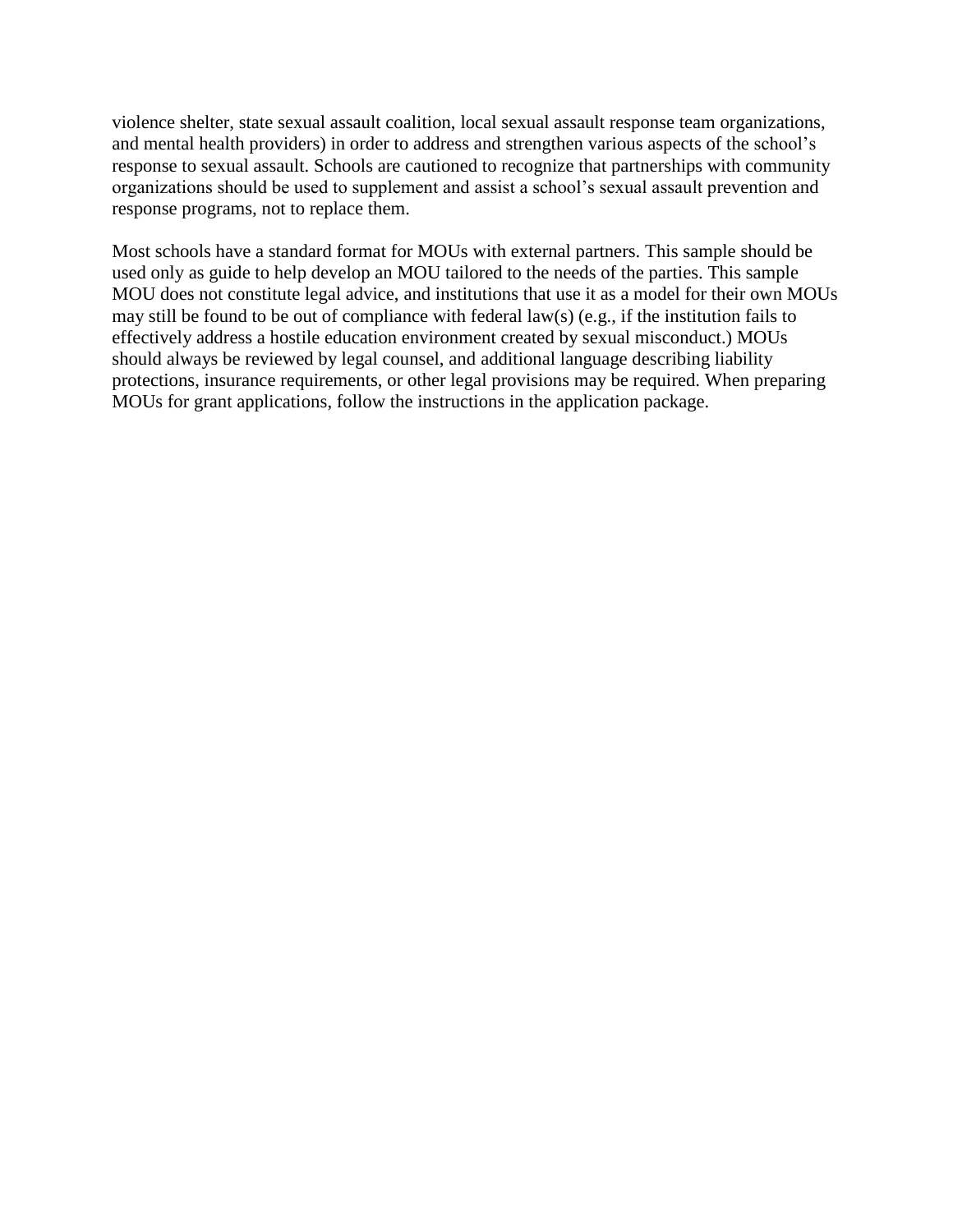#### **SAMPLE**

### **MEMORANDUM OF UNDERSTANDING**

### **BETWEEN**

### **Rape Crisis Center and College**

This Memorandum of Understanding (MOU) is entered into by Rape Crisis Center and College. The MOU formalizes the commitment of the parties to work together to provide traumainformed services to student and employee victims of sexual assault and to improve the overall response to sexual assault at College. The parties share the goal of preventing sexual assault on campus and in the community, and responding appropriately to students and employees who have been victimized.

### **I. Description of the Partner Agencies**

Rape Crisis Center is a nonprofit, community-based organization dedicated to the elimination of sexual violence in all its forms. Rape Crisis Center provides free, confidential services including a 24-hour hotline, therapeutic services, medical and legal advocacy, community education and training for professionals. Through direct services and education, Rape Crisis Center provides services to more than [insert number] individuals annually. Rape Crisis Center provides empowerment-based services that focus on healing, support, and justice for victims of sexual assault.

College was founded in [year], and serves [enrollment number] students. Its mission is to provide high-quality education in a safe learning environment.

# **II. History of Previous Collaboration**

College and Rape Crisis Center have collaborated for the [insert the length in years of the collaboration] on programs to prevent sexual violence on campus. Rape Crisis Center has conducted [insert number] on-campus educational programs for students of College and provided professional training for health center staff. This MOU builds on the previous collaboration to provide services to victims and training to additional school officials.

# **III. The Role of the Rape Crisis Center**

Rape Crisis Center agrees to:

- a) Appoint a qualified Coordinator of Services to focus on making services accessible to and appropriate for students and employees referred by College.
- b) Make 24-hour rape crisis hotline services available to students and employees of College.
- c) Provide confidential crisis intervention, counseling, information and referral, and accompaniment to medical and legal services as requested by students and employees.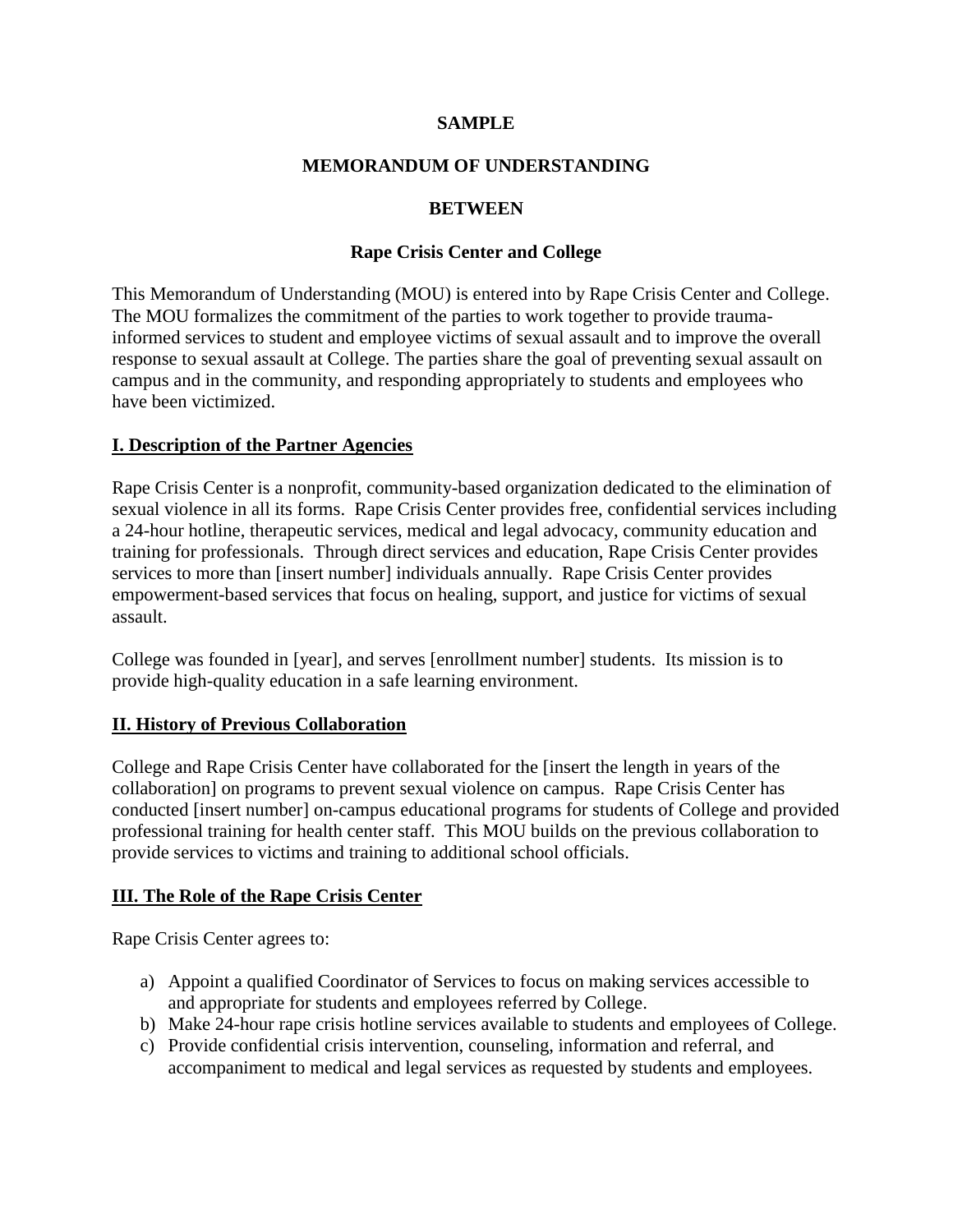- d) Provide students and employees of Community College with information about how to file a complaint with the College and how to report a crime to campus or local law enforcement and offer to assist students and employees with filing a complaint or report.
- e) Provide College with general information about incidents of sexual violence and other reportable offenses for inclusion in its annual Clery Act security report and to help the College identify patterns or systemic problems related to sexual violence.
- f) Conduct victim satisfaction surveys or use other methods to assess the effectiveness of the services provided to students and employees.
- g) Meet regularly with the school's Title IX Coordinator or designee to share information about: the needs of victims, trends in sexual assault services provided, additional services that are needed by students and employees, and the effectiveness of the school's sexual assault prevention and response program.
- h) Provide [specify hours] of training to College health care and student services staff, officials involved in student conduct proceedings, and campus law enforcement on the incidence and prevalence of sexual assault, myths about sexual assault, the physical and emotional effects of sexual assault on victims, the neurobiology of trauma, and appropriate methods for interviewing and communicating with victims.
- i) Assist schools with the development and provision of prevention programming and training to faculty, students and school officials.
- j) Participate in College sexual assault response team (SART) or other coordinated team effort.

# **IV. The Role of College**

College agrees to:

- a) Identify a central point of contact for Rape Crisis Center staff to facilitate referrals for confidential services.
- b) Provide training to Rape Crisis Center staff about: on-campus resources that are available to student and employee victims of sexual assault; the federal and state requirements for colleges in responding to sexual assault; reporting procedures for victims who wish to file a report with campus law enforcement and/or a complaint with college officials; the student code of conduct and disciplinary process; and the educational accommodations that can be provided to victims of sexual assault.
- c) Provide printed and online materials about reporting options for students and employees, including information about how to file a complaint with the College and how to report a crime to campus or local law enforcement.
- d) Inform the Rape Crisis Center about the reporting obligations of school employees and identify those school employees with whom students can speak confidentially (and any exceptions to that confidentiality.)
- e) Inform the Rape Crisis Center about the school's prohibitions on retaliation, how allegations of retaliation can be reported, and what protections are available for students who experience retaliation.
- f) Ensure availability of the Title IX Coordinator or designee to meet regularly with Rape Crisis Center Coordinator.
- g) Collaborate with the Rape Crisis Center on prevention approach and activities.